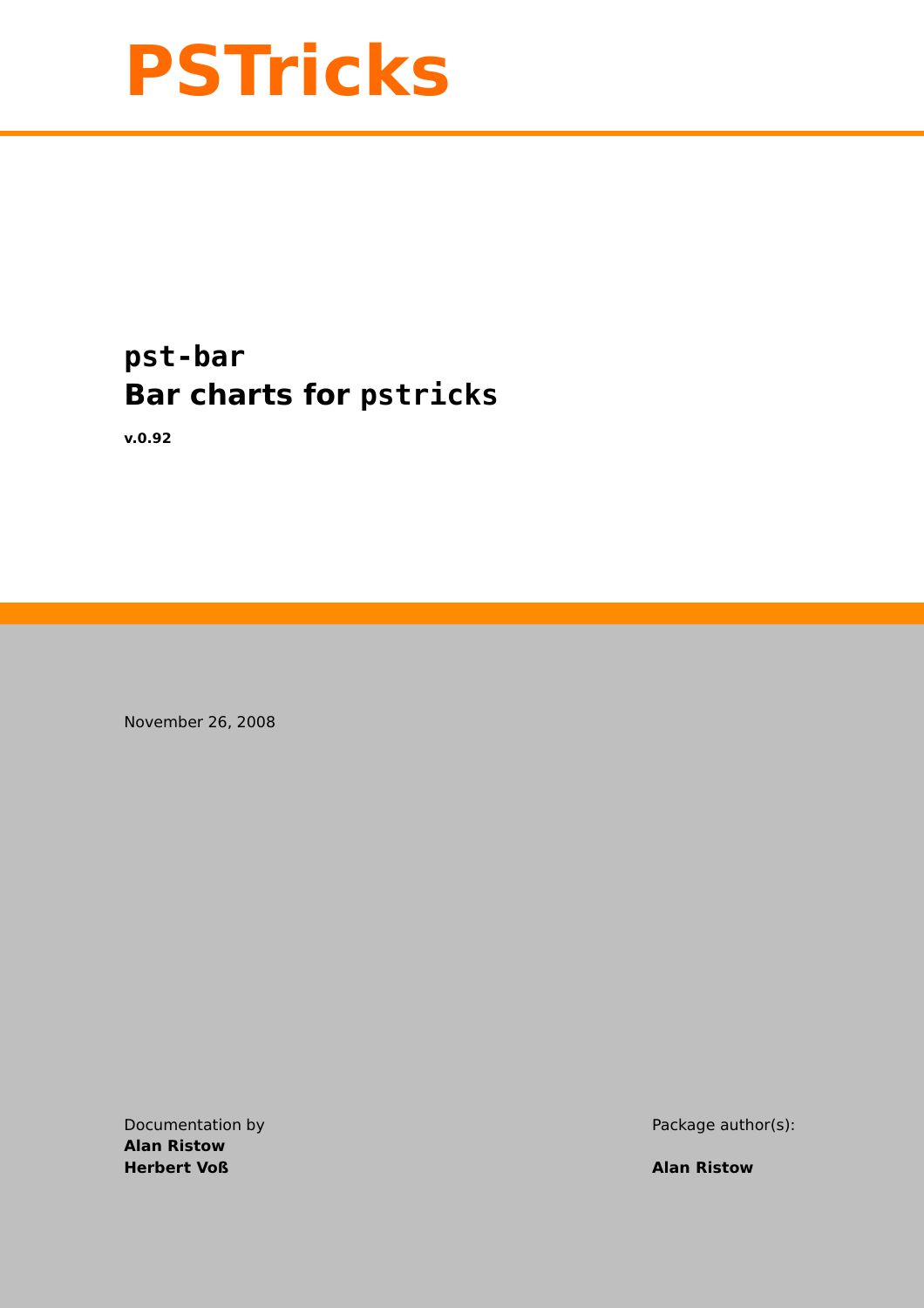<span id="page-1-0"></span>With pst-bar, one may use pstricks to produce bar charts directly from a data file. This package is still in the beta stage — the usual caveats pertaining to beta software apply. Additional features and improved (in both content and layout) documentation will be provided as the code stabilizes.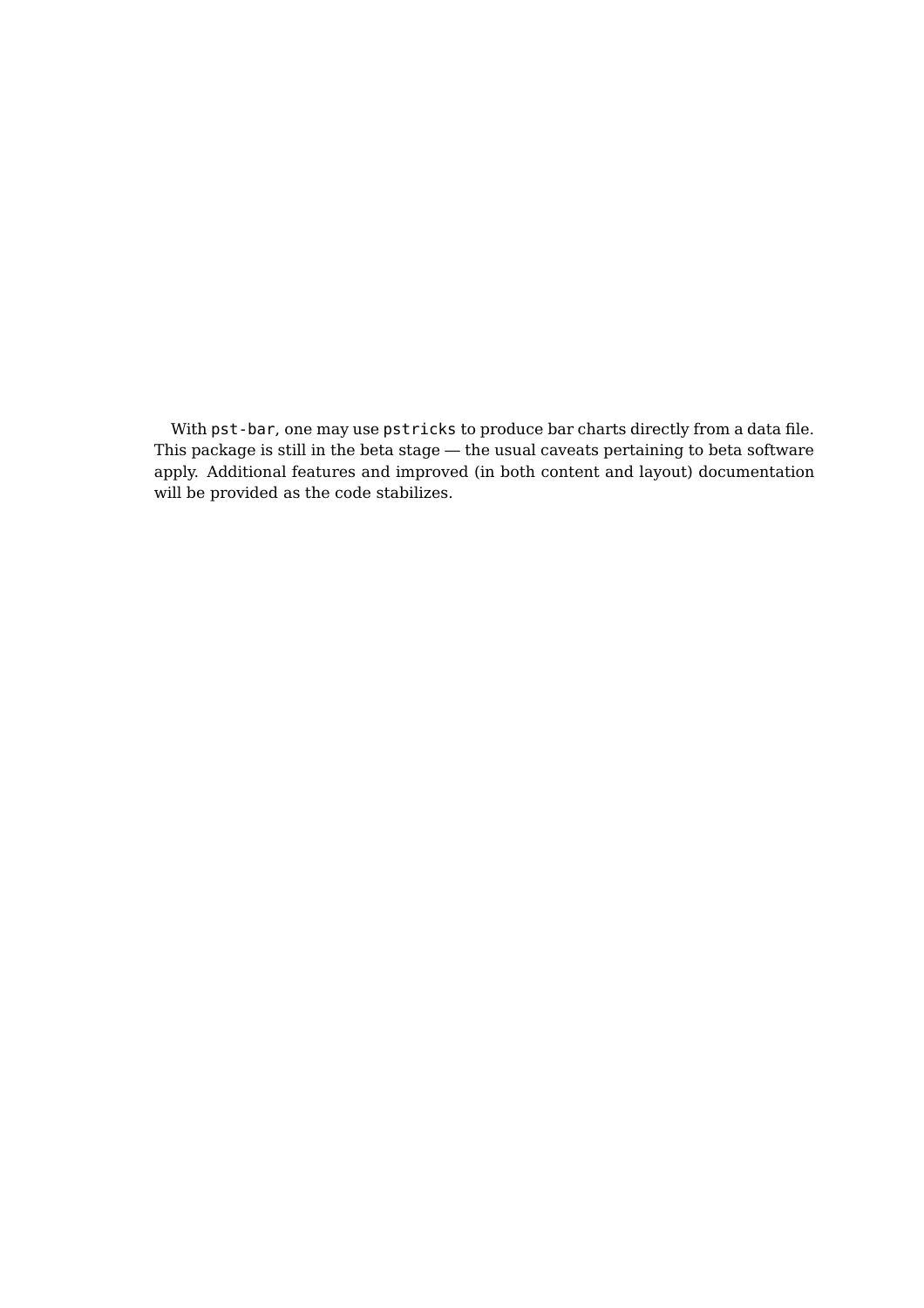## <span id="page-2-0"></span>**1 Introduction**

pst-bar uses the power and flexibility of pstricks [**?**] to draw bar charts from data stored in a comma-delimited file. Several solutions exist for drawing bar charts for  $T_FX$  and  $L^2T_FX$  documents. The obvious solution is to use an external program, such as gnuplot or Matlab, that can save bar charts in a format that may be read directly into T<sub>EX</sub> or  $\text{LTr}X$ . This approach has the disadvantage that extra effort is required to produce charts with a uniform appearance that blend well with the other graphics in a document. In many cases the text in the chart can be typeset by  $\mathbb{B}T_F X$  with the aid of the psfrag or psfragx packages (for diagrams created with Matlab, this process can be accelerated by LaPrint, a Matlab program written specifically for this purpose [**?**]). However, some programs write the text elements in Encapsulated Postscript files in such a way that the psfrag-based options cannot work.

Bar charts may also be drawn using the built-in drawing tools provided by T<sub>E</sub>X and LATEX. This is the approach used by the histogr package [**?**], which is intended to draw histograms, but can be used to draw very simple bar charts. It also appears to be the approach used by the bar package  $[?]$  for  $\mathbb{F}$ <sub>TF</sub>X 2.09, which defines an environment for drawing bar charts. However, the built-in drawing tools are quite limited and work on the bar package appears to have ceased after 1994.

More sophisticated drawing tools have been developed for use with  $T_FX$  and  $L^2T_FX$ , notably eepic, texdraw and latexdraw, LaTeXPiX, MetaPost, mfpic, and pstricks. Any of these tools might be used to create bar charts; however, none of them has built-in support for doing so, and bar charts must be drawn using the "brute force" method — manually drawing boxes to represent the bars in the chart. Depending on the tool, the axes of the chart might also need to be drawn manually. The pst-bar package is intended to automate the process of drawing bar charts using pstricks.

There are currently two existing solutions for producing bar charts using pstricks. One is the aforementioned brute force method in which a series of \psframes are drawn with suitable heights, widths, and colors to produce the desired chart [**?**]. While this method works admirably and provides maximum flexibility, it is tedious and labor-intensive. The other option is the bardiag package, which essentially automates this approach [**?**]. While effective, bardiag requires a number of external packages to function, uses  $LAT$ <sub>F</sub>X to perform its mathematical operations, and is not compatible with plain T<sub>E</sub>X.

These issues are all avoided by pst-bar. It calls only on packages that are part of the pstricks family, provides extensive customization features, relies on Postscript for nearly all mathematical operations, and should be compatible with plain  $T_F X$ (untested). pst-bar provides commands for reading data from a comma-delimited file to produce and label a bar chart. Multiple series of data may be plotted in either clustered or stacked form, and bars may be plotted either horizontally or vertically. An additional option allows block charts that display the differences between subsequent rows of data in the data file (see Section [3.3\)](#page-7-0).

At this stage, pst-bar should be regarded as beta software. Revisions to the code between this release and the first stable release are not guaranteed to be backward compatible.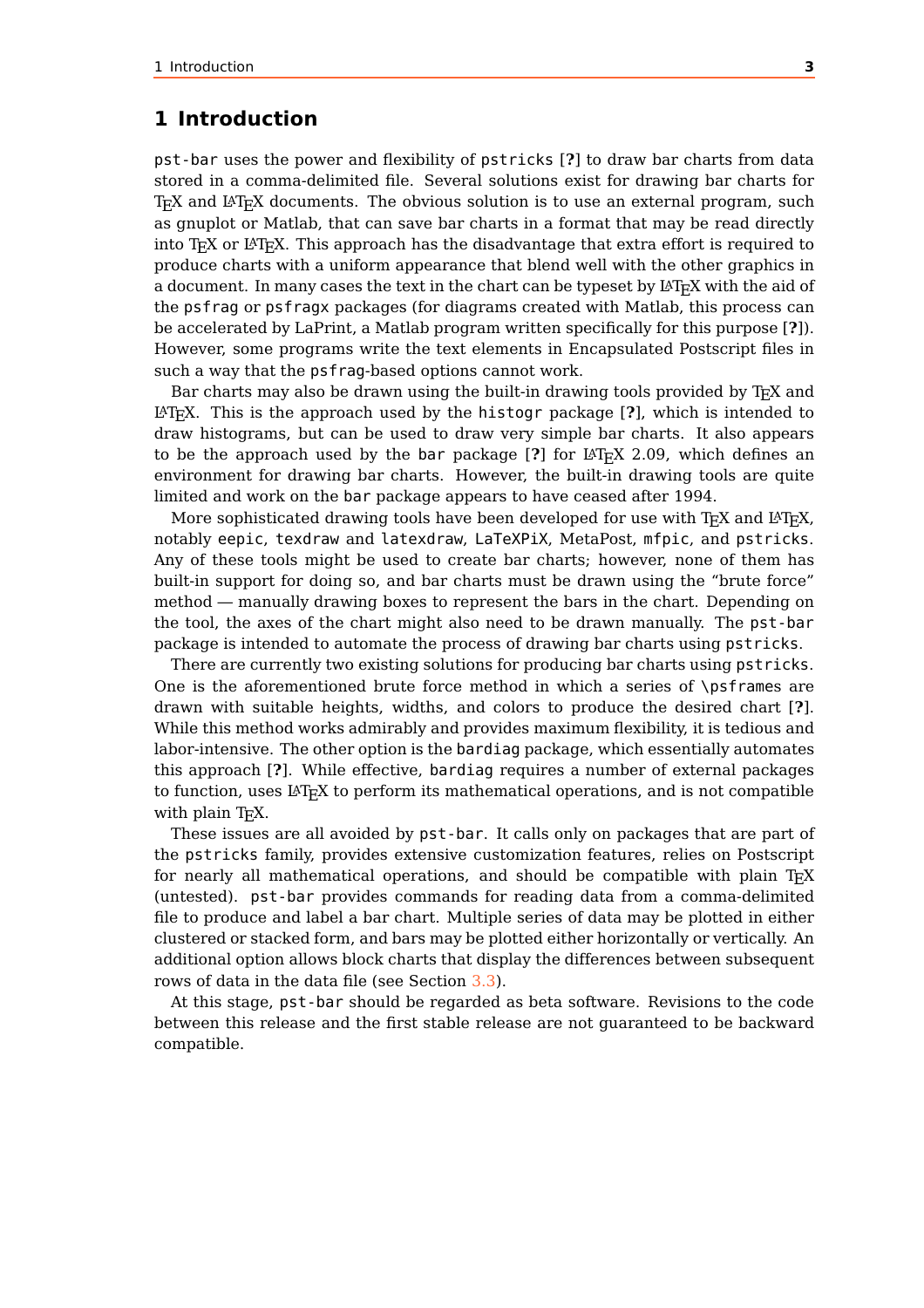## <span id="page-3-0"></span>**2 Drawing a Bar Chart**

Drawing a bar chart with pst-bar is a three-step process: (i) read the data file, (ii) draw the bars, and (iii) draw the axes. The first two step are accomplished directly with pst-bar; the third requires the pst-plot package, a standard part of pstricks.

The following sections address the data file format, how to load data from the file, and how to use the data to produce a bar chart.

#### **2.1 Data File Format**

The data file must be comma-delimited with each row containing the same number of entries. A header row is permitted, but no header entry may contain commas or \par commands (including \\). One of the data files used for the examples in this manual looks like

```
Set 1, Set 2, Set 3
1, 2, 3
1, 2, 3
```
In this case, Set 1, Set 2, and Set 3 are the headers. The subsequent rows, hereafter referred to as data rows, contain the data associated with these headers. The file is arranged in a pseudo-columnar fashion, so that the data associated with Set 1 are 1 and 1, those with Set 2 are 2 and 2, and so on. After these data are plotted, the bars will be labeled with the text from the header row.

Warning! There are two very important conditions on the data within the file:

- All data outside of the header must be numeric. If there is no header row, all data in the file must be numeric.
- Each row must contain the same number of entries.

Failure to meet these conditions may result in Postscript errors or (less frequently) incorrectly labeled or drawn bar charts.

How these data are plotted depends on the type of plot desired. See Sections [3.1–](#page-6-0) [3.3](#page-7-0) and the examples in Section [4](#page-7-1) for more on this.

#### **2.2 Reading the Data File**

Use the command \readpsbardata to read from a data file:

\readpsbardata[<options>]{<data>}{<filename>}

For the data, simply specify a macro name not currently in use.

The available options are:

| Parameter Definition |                                                                                   |
|----------------------|-----------------------------------------------------------------------------------|
| header               | true if first line of data file is header row<br>false otherwise<br>Default: true |

If header is set to false, pst-bar will assume that no header is present and treat the first line of the file as data.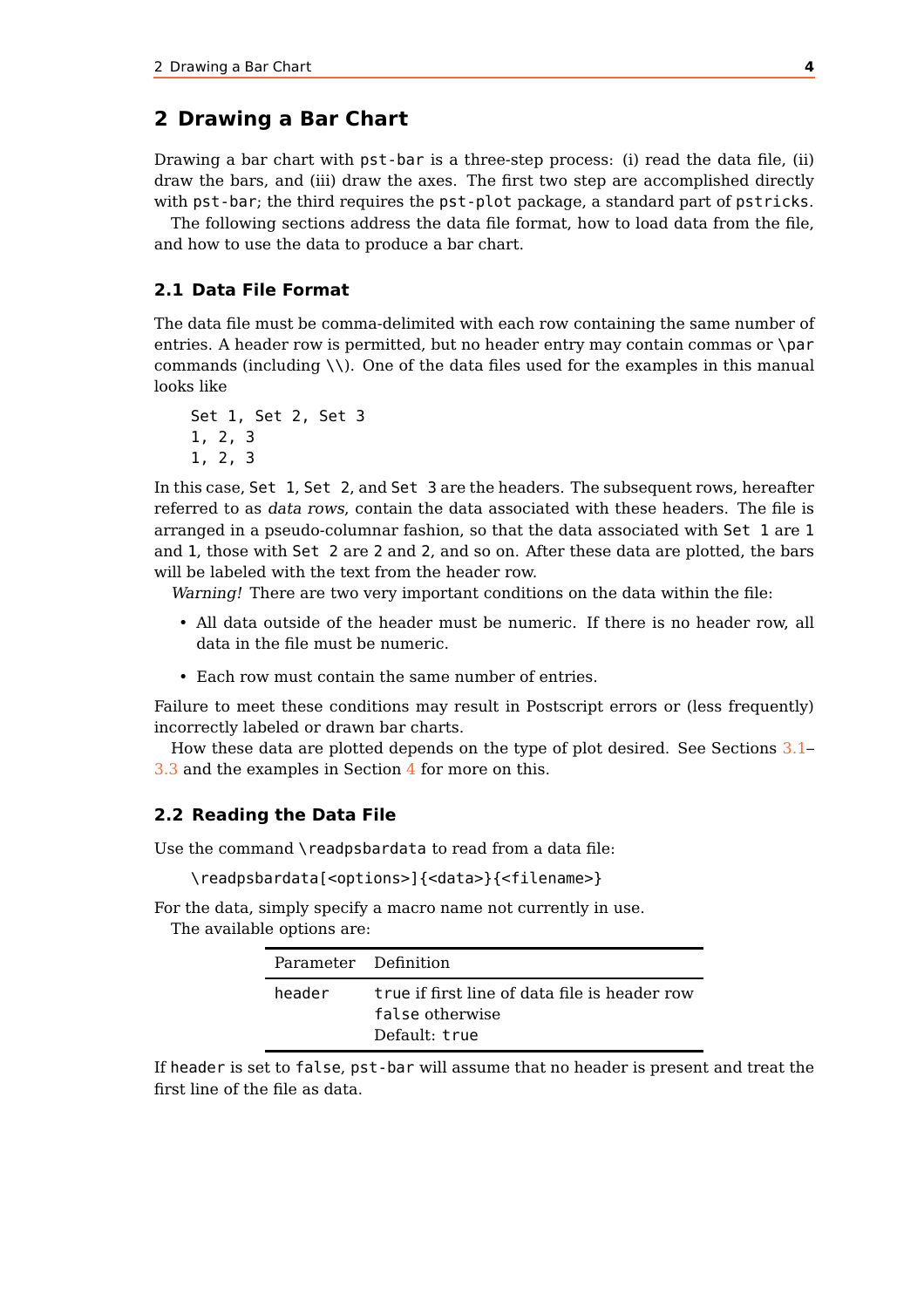#### <span id="page-4-1"></span><span id="page-4-0"></span>**2.3 Drawing the Bars**

The command \psbarchart draws the bars for the bar chart.

```
\psbarchart[<options>]{<data>}
```
For <data>, use the macro name supplied to \readpsbardata. Bars are grouped in columns that are one \psxunit wide, and the number of bars appearing in a single column is equal to the number of data rows in the data file. It labels the bottom of each column with the headers from the data file if header was set to to true during \readpsbardata. It only creates the bars and the column labels — axes and frames must be provided separately.

The available options are:

| Parameter   | Definition                                                    |
|-------------|---------------------------------------------------------------|
| chartstyle  | cluster produces a cluster of bars                            |
|             | stack stacks the cluster into a single column                 |
|             | block prints a "floating" bar with a nonzero minimum          |
|             | Default: cluster                                              |
| barstyle    | Name(s) of bar style(s) to use for each bar                   |
|             | Default: {black,darkgray,gray,lightgray,white,red,green,blue} |
| barcolsep   | Factor determining whitespace between columns                 |
|             | Default: $0.4$                                                |
| barsep      | Factor determining whitespace between bars                    |
|             | (cluster and block charts)                                    |
|             | Default: $0.0$                                                |
| barlabelrot | Angle of rotation of the column labels                        |
|             | Default: $\theta$                                             |
| orientation | vertical for vertically drawn bars                            |
|             | horizontal for horizontally drawn bars                        |
|             | Default: vertical                                             |

The number of barstyles specified must equal or exceed the number of bar segments in each column; otherwise, a Postscript error will result. For the cluster and stack chartstyles, this is equal to the number of data rows in the data file; for the block chartstyle, it is equal to half the number of data rows. Furthermore, when specifying the list of barstyles, the styles must be listed between curly braces, e.g.,

```
\psbarchart [Options] {. . . }
```
The barstyles available by default are red, green, blue, black, white, gray, lightgray, and darkgray. Each of these plots a bar of the named color with square corners and a black outline. New barstyles may be defined using the \newpsbarstyle command described in Section [2.4.](#page-5-0)

Figure [1](#page-5-1) shows how the \psbarchart lays out the bars for the default chartstyle, cluster. For the stack chartstyle, the barsep option is ignored.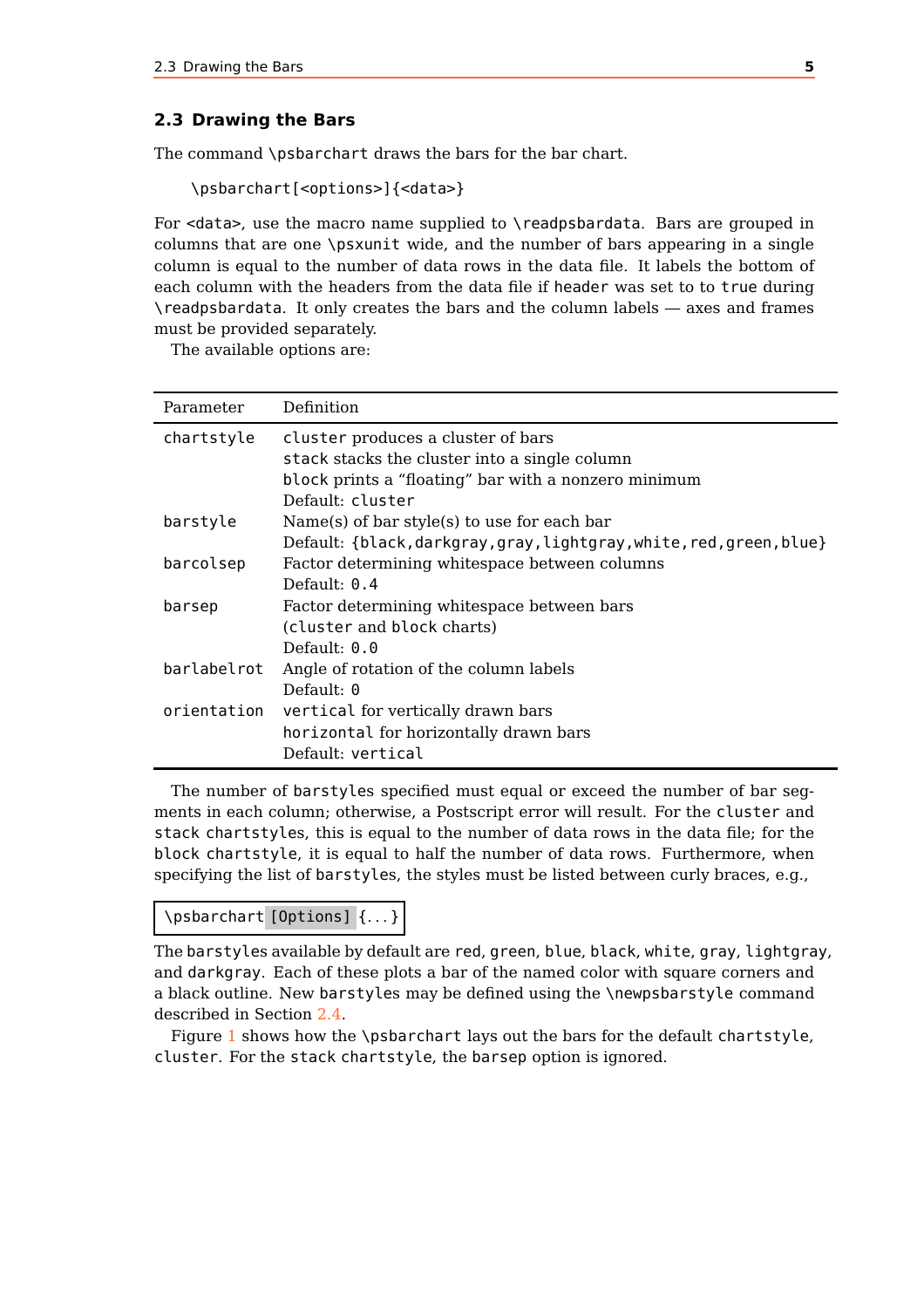<span id="page-5-2"></span><span id="page-5-1"></span>

**Figure 1:** Schematic diagram for the layout of the bar chart. The hatched area marks the region in which data from the first column of the data file will be plotted. Bar width is equal to  $[(1 - \text{bare}) - 0.5 \times \text{base}) \times \text{phase}$ , where N is the number of bars in the column.

#### <span id="page-5-0"></span>**2.4 Customizing the Chart**

To add a custom bar style, use the command \newpsbarstyle,

\newpsbarstyle{<name>}{<definition>}

The name is a text string not currently used by any other barstyle, and the definition may consist of any pstricks key or group of keys applicable to \psframe. For example, the red barstyle is defined as

\newpsbarstyle{red}{fillcolor=red ,fillstyle=solid ,framearc=0}

To customize the type used to set the column labels, redefine \psbarlabel. For example, to have the label set in small italics, use

\renewcommand [\*] \psbarlabel{}

By default, \psbarlabel sets the column label in the current text font.

To adjust the spacing between the bars and the column labels, redefine \psbarlabelsep. Note that it is defined as a command, not a length, and should be redefined using \renewcommand\*. By default it is 0pt.

Finally, the data from the file may be scaled and manipulated using the command \psbarscale,

```
\psbarscale(<scale>){<Postscript code>}
```
inspired by Herbert Voß' \pstScale from pstricks-add [**?**]. The data are scaled by the value in parentheses and may be further manipulated with Postscript code. For example, to plot the logarithm of the input data one would use  $\psbarscale(1){log}.$ The Postscript code is applied to the data prior to scaling.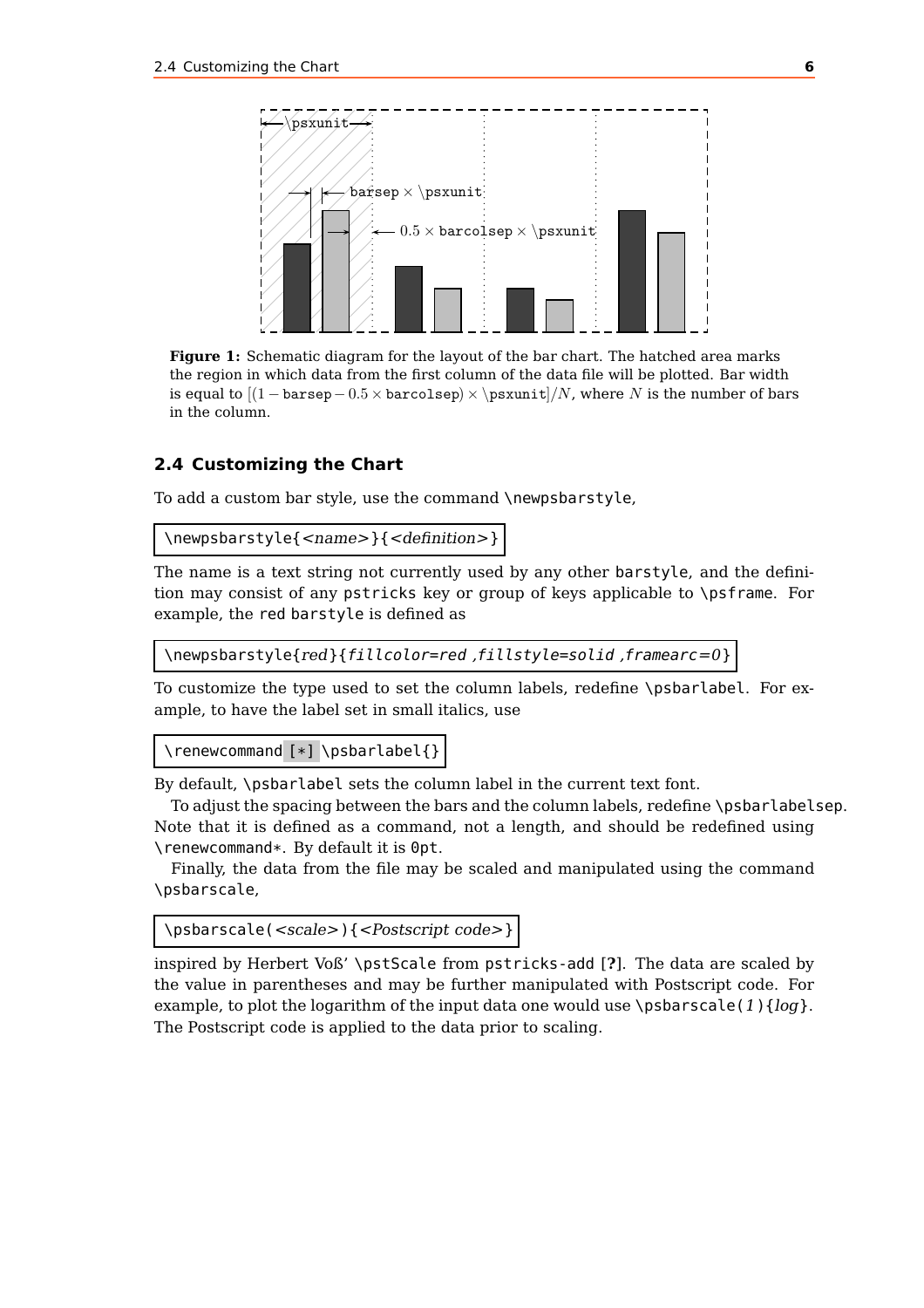# <span id="page-6-1"></span>**3 The Chart Styles**

As described in Section [2.3,](#page-4-0) there are three different chartstyle options. The default, cluster is the common bar chart with bars clustered into groups of related data. The second option, stack, draws a series of bars stacked atop one another instead of sitting side-by-side in a cluster. The third, block, draws clustered bars between two data points, thus displaying a range of values instead of a single value.

The following sections describe each chartstyle in detail, including how it uses the input data. Examples of use are provided in each case. Full examples, including axes, appear in Section [4.](#page-7-1)

#### <span id="page-6-0"></span>**3.1 cluster**

For a cluster chart, each comma-delimited variable within a given row represents a bar in a different column. Each row represents a new set of bars. Thus the file



produces the bars



```
\psset{unit=0.5in}%
\begin{pspicture}(0,-0.5)(3,3)%
  \readpsbardata{\data}{example1.csv}%
  \psbarchart[barstyle={red,blue}]{\data}%
\end{pspicture}
```
#### **3.2 stack**

For a stack chart, each column of the chart has only one bar. This bar consists of as many segments as the data file has data rows, with the data from each row stacked onto the previous row. Thus, the file

```
Set 1, Set 2, Set 3
1, 2, 3
0.5, 1.5, 1
```
produces the bars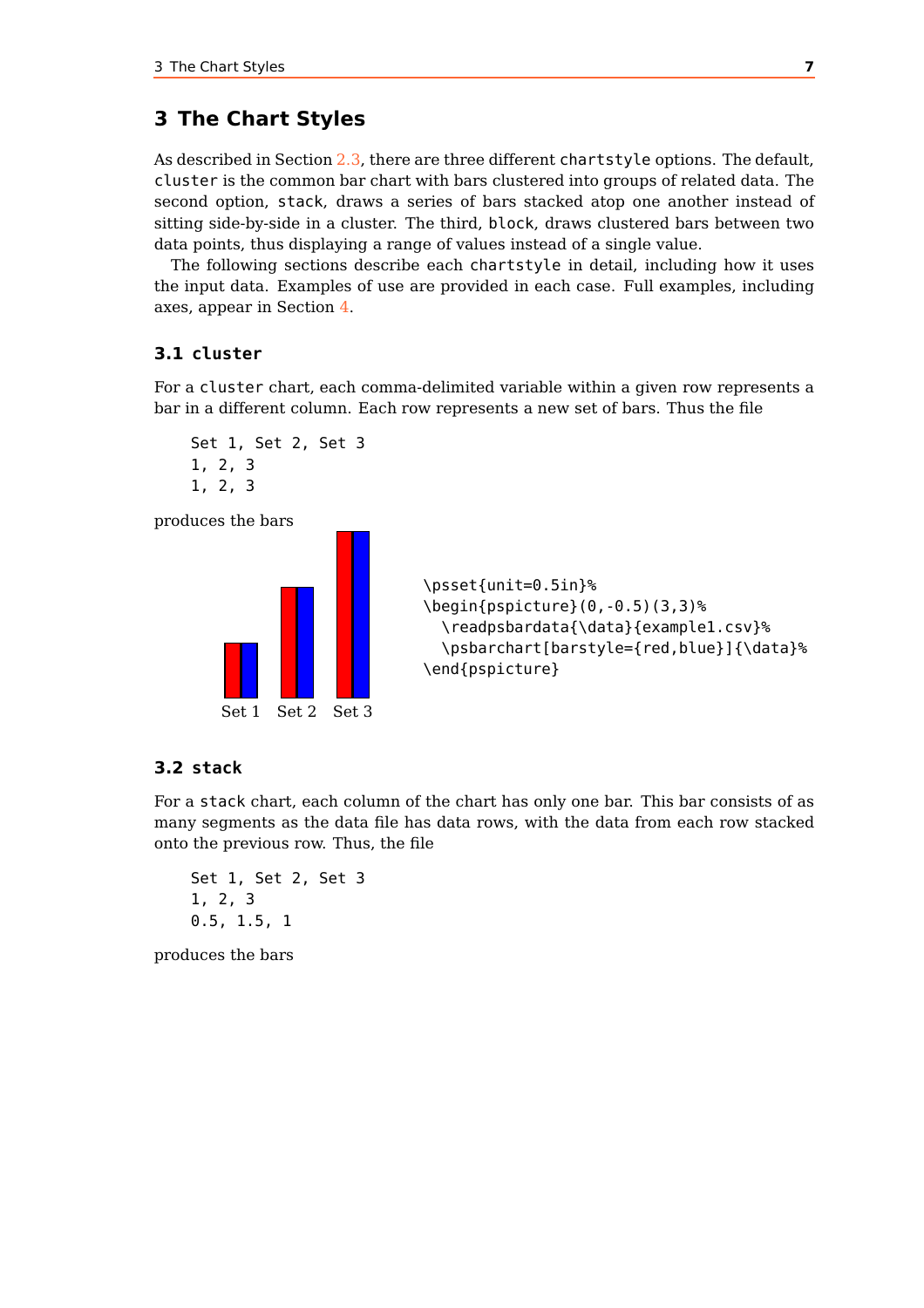<span id="page-7-2"></span>



Notice that these bars are wider than those produced by chartstyle=cluster because the bars are stacked vertically instead of being clustered along the bottom axis. A bar width similar to that of the cluster chart in the previous section could be obtained by setting xunit=0.25in.

#### <span id="page-7-0"></span>**3.3 block**

For a block chart, each bar represents a range of values. As such, each bar requires two data lines from the data file, one denoting the upper limit and the other the lower limit. If there are multiple pairs of data lines, they are plotted in a clustered fashion. If there are an odd number of data lines, the last line of the data file is ignored. Thus, the file

```
Set 1, Set 2, Set 3
1, 2, 3
0.5, 1.5, 1
0.75, 1.6, 0.9
0.9, 2.2, 2.5
```
produces the bars



```
\psset{unit=0.5in}%
\begin{pspicture}(0,-0.5)(3,3.5)%
  \readpsbardata{\data}{example3.csv}%
  \psbarchart[barstyle={red,blue},%
    chartstyle=block]{\data}%
\end{pspicture}
```
# <span id="page-7-1"></span>**4 Examples**

Basic examples of each type including axes and gridlines: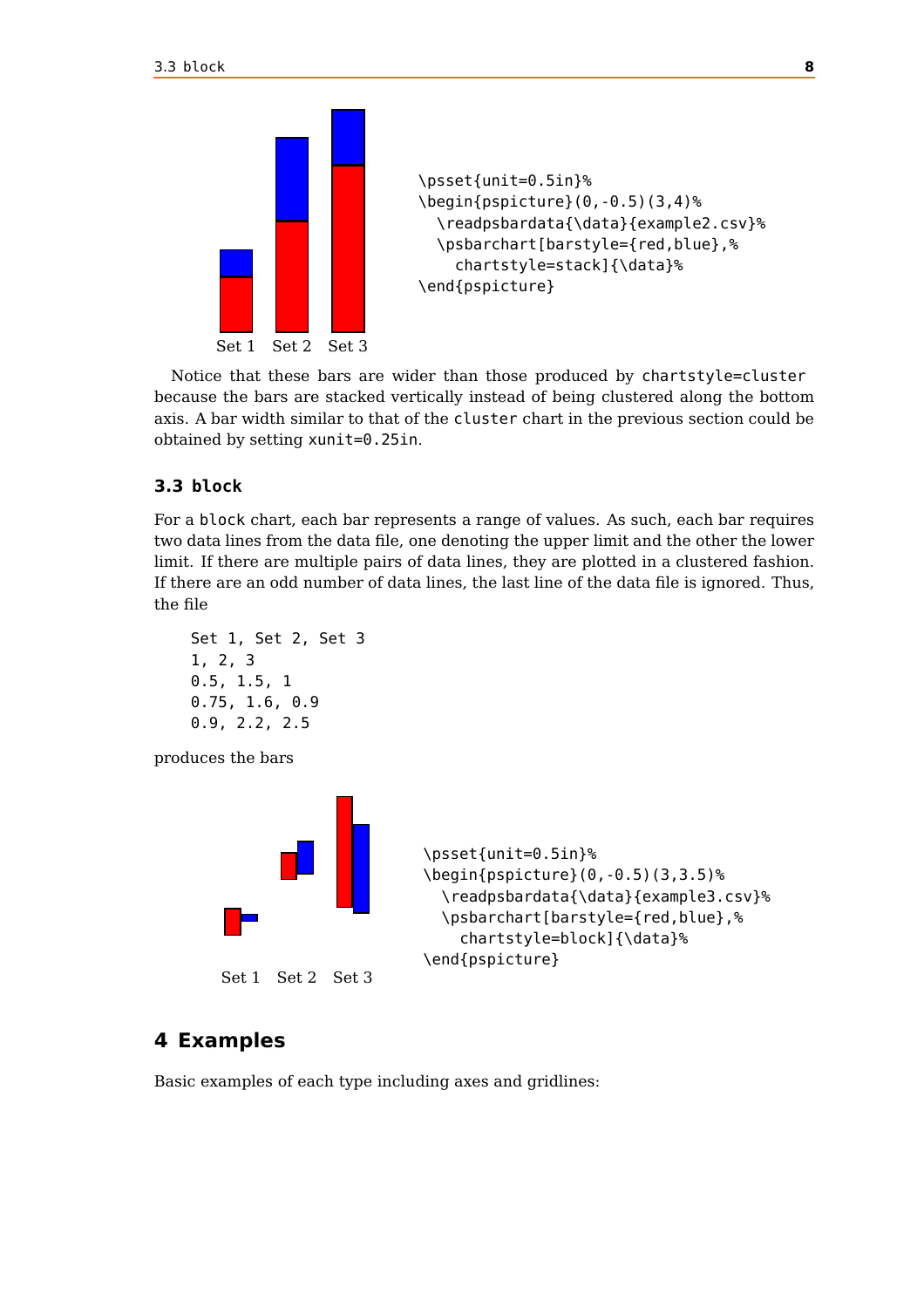```
\begin{filecontents*}{example2.csv}
 Set 1, Set 2, Set 3
  1, 2, 3
 0.5, 1.5, 1
\end{filecontents*}
```


\psset{unit=0.5in}% \begin{pspicture}(0,-0.5)(3,4.5)% \psgrid[xunit=1.5in,gridlabels=0,% subgriddiv=0,griddots=30](0,0)(1,4)% \psaxes[axesstyle=frame,Ox=0,Dx=1,labels=y,% ticks=y](0,0)(3,4)% \readpsbardata{\data}{example2.csv}% \psbarchart[barstyle={red,blue}]{\data}% \end{pspicture}

```
\psset{unit=0.5in}%
\begin{pspicture}(0,-0.5)(3,4.5)%
  \psgrid[xunit=1.5in,gridlabels=0,%
    subgriddiv=0,griddots=30](0,0)(1,4)%
  \psaxes[axesstyle=frame,Ox=0,Dx=1,labels=y,%
    ticks=y](0,0)(3,4)%
  \readpsbardata{\data}{example2.csv}%
  \psbarchart[barstyle={red,blue},%
    chartstyle=stack]{\data}%
\end{pspicture}
```

```
\psset{unit=0.5in}%
\begin{pspicture}(0,-0.5)(3,4.5)%
  \psgrid[xunit=1.5in,gridlabels=0,%
    subgriddiv=0,griddots=30](0,0)(1,4)%
  \psaxes[axesstyle=frame,Ox=0,Dx=1,labels=y,%
    ticks=y](0,0)(3,4)%
  \readpsbardata{\data}{example2.csv}%
  \psbarchart[barstyle={red,blue},%
    chartstyle=block]{\data}%
\end{pspicture}
```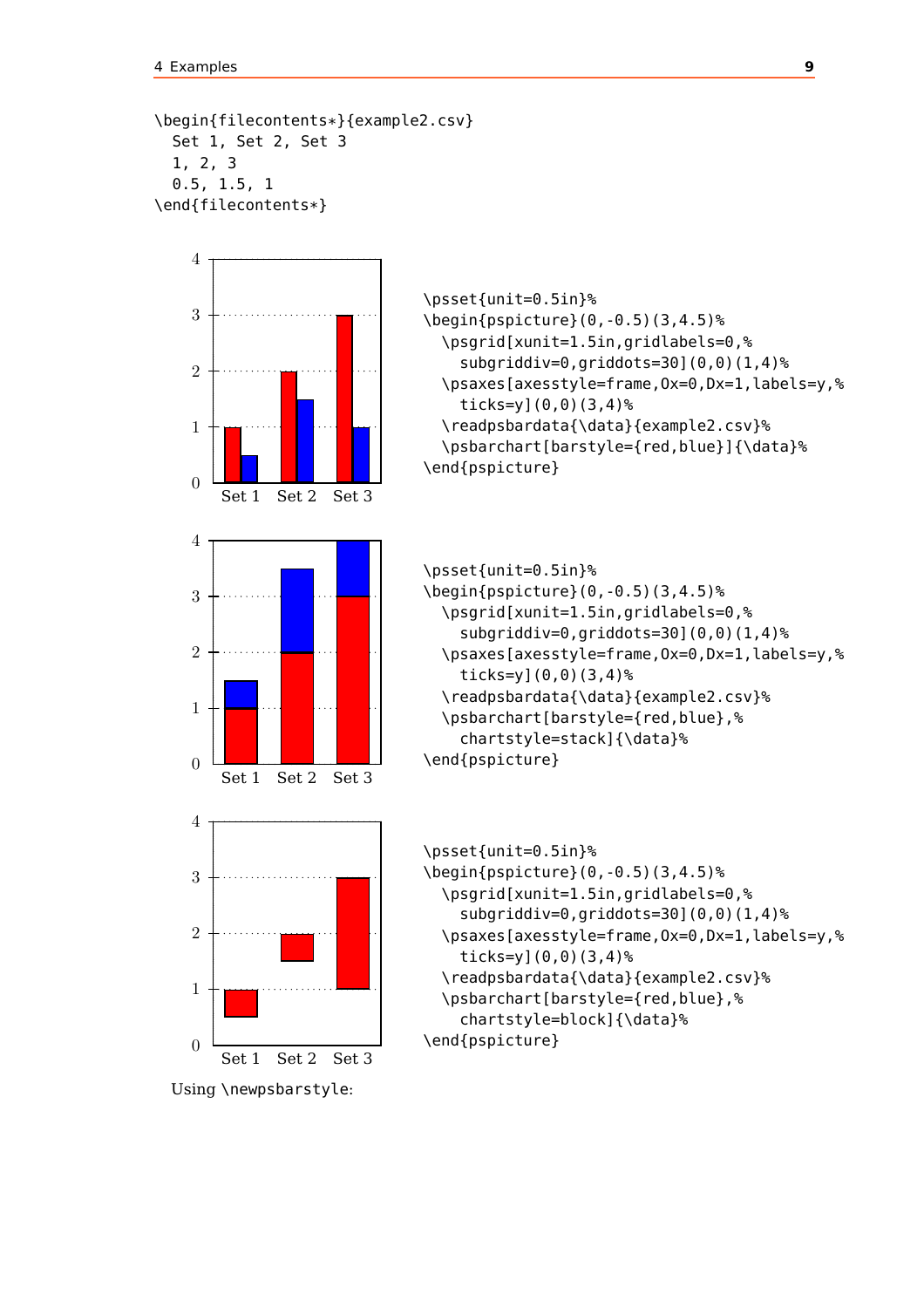<span id="page-9-0"></span>

Sophisticated effects are possible using multiple calls to \psbarchart in a single chart. For example, a particular important bar may be highlighted in green by splitting the data into two files, one containing a zero for the data value to be highlighted, and the other containing zeros for all of the data except the value to be highlighted.

```
File 1 (example4.csv):
  Set 1, Set 2, Set 3
  1, 0, 3
File 2 (example5.csv):
```
0, 2, 0

Notice that the second file has no header row in order to prevent the bar labels from being printed twice.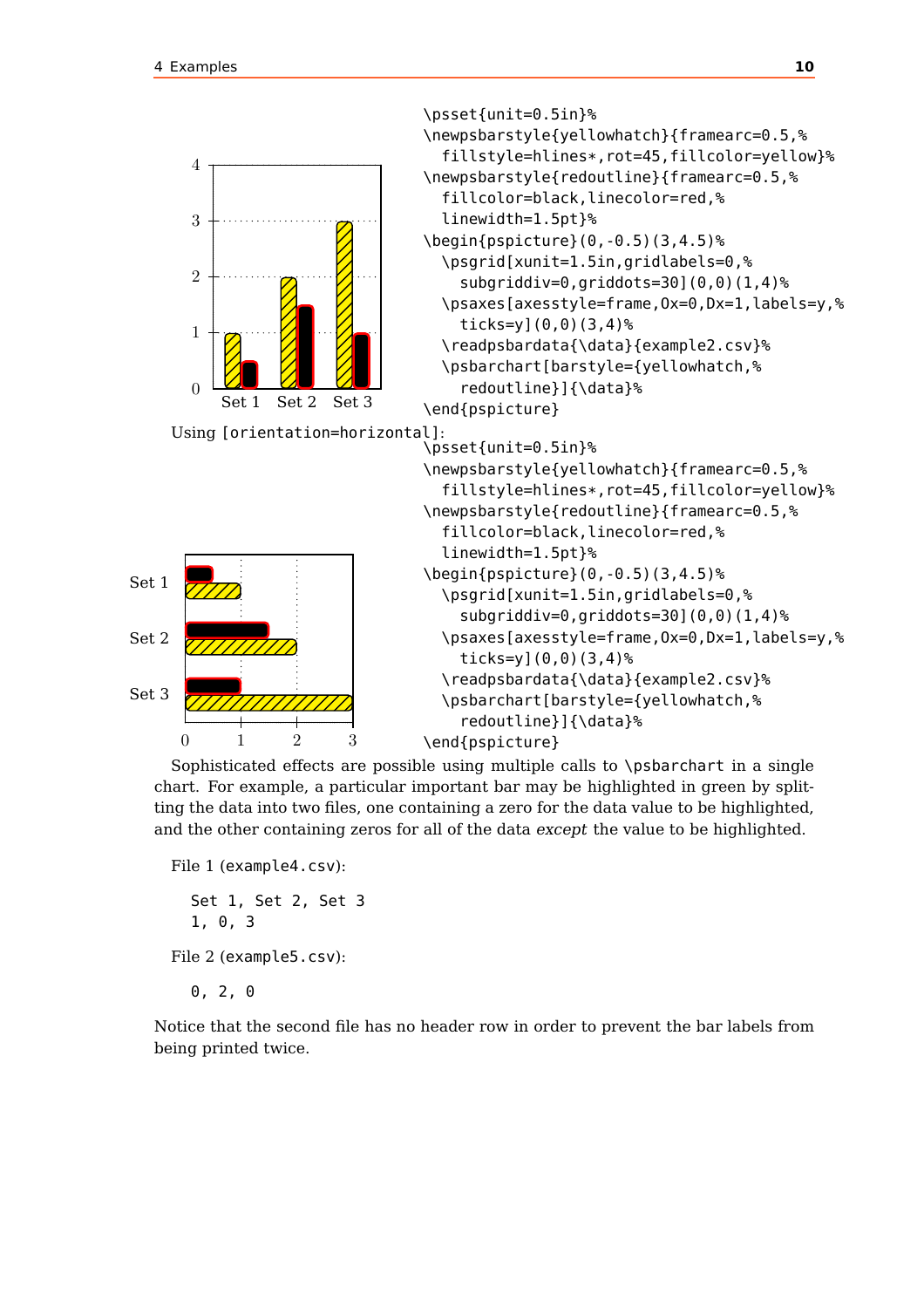



Different chart styles may also be combined in a single bar chart.

File 1 (example6.csv):

Set 1, Set 2, Set 3 1.3, 2.5, 0.9

File 2 (example7.csv):

```
0.7, 1.9, 0.4
1.2, 2.7, 1.4
```




## **5 To Do**

- Provide commands to facilitate legend creation and placement.
- Allow the automatic labeling of bars with values from the data file.
- Allow the automatic labeling of bars with labels of the user's choice.
- Improve header parsing to allow commas within header entries.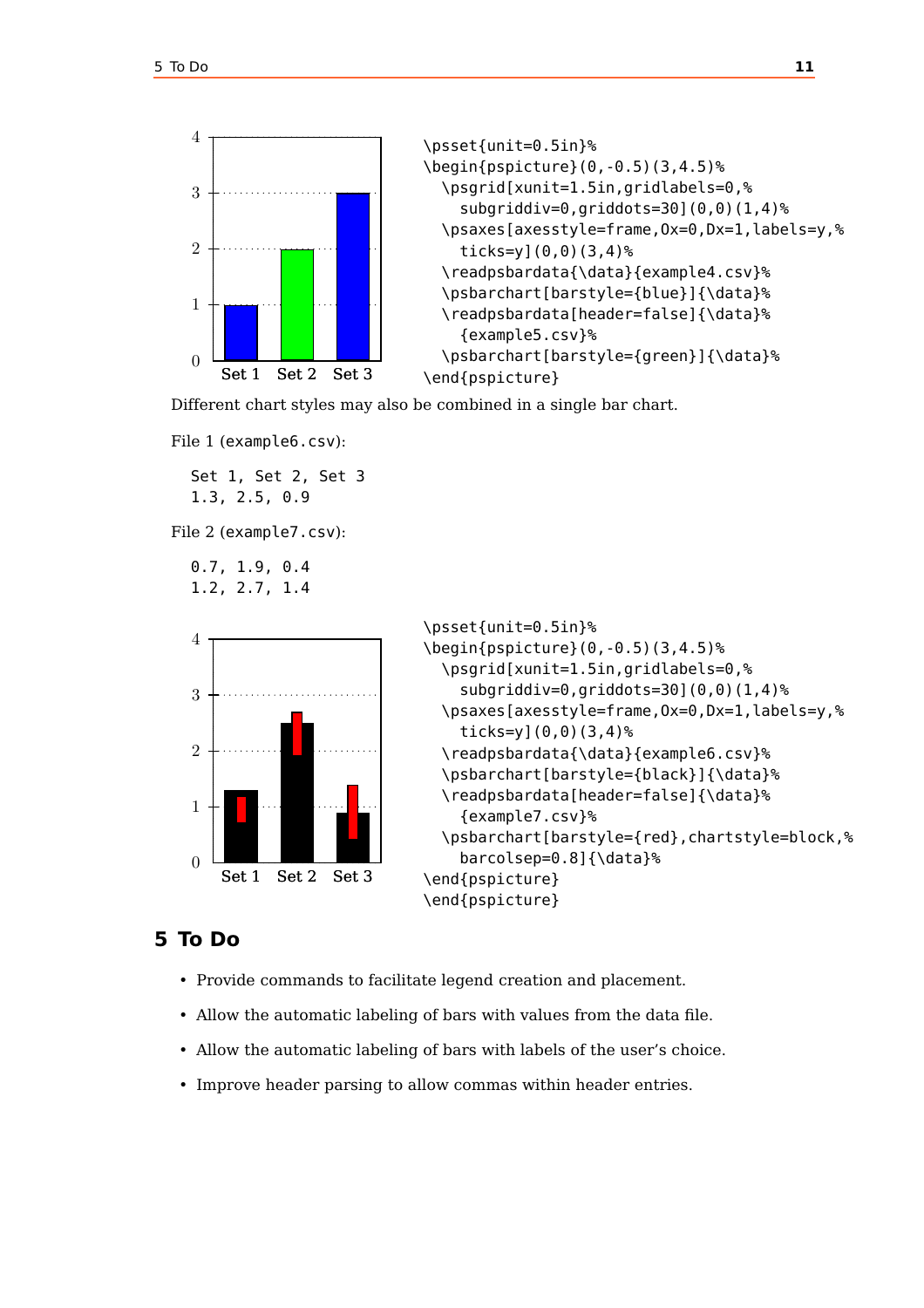- Add error-checking to ensure that each row of the data file contains the same number of entries, throwing an error in TEX or L<sup>AT</sup>EX if not.
- Improve documentation.

## **References**

- [1] Michel Goosens, Frank Mittelbach, Sebastian Rahtz, Denis Roegel, and Herbert Voß. The LATEX Graphics Companion. Addison-Wesley Publishing Company, Reading, Mass., 2007.
- [2] Nikolai G. Kollock. PostScript richtig eingesetzt: vom Konzept zum praktischen Einsatz. IWT, Vaterstetten, 1989.
- [3] Herbert Voss. PSTricks Support for pdf. [http://PSTricks.de/pdf/pdfoutput.](http://PSTricks.de/pdf/pdfoutput.phtml) [phtml](http://PSTricks.de/pdf/pdfoutput.phtml), 2002.
- [4] Herbert Voß. L<sup>4</sup>TEX Referenz. DANTE Lehmanns, Heidelberg/Hamburg, 1. edition, 2007.
- [5] Herbert Voß. PSTricks Grafik für TEX und L<sup>A</sup>TEX. DANTE Lehmanns, Heidelberg/Hamburg, 5. edition, 2008.
- [6] Michael Wiedmann and Peter Karp. References for T<sub>F</sub>X and Friends. [http://www.](http://www.miwie.org/tex-refs/) [miwie.org/tex-refs/](http://www.miwie.org/tex-refs/), 2003.
- [7] Timothy Van Zandt. PSTricks PostScript macros for Generic TeX. [http://](http://www.tug.org/application/PSTricks) [www.tug.org/application/PSTricks](http://www.tug.org/application/PSTricks), 1993.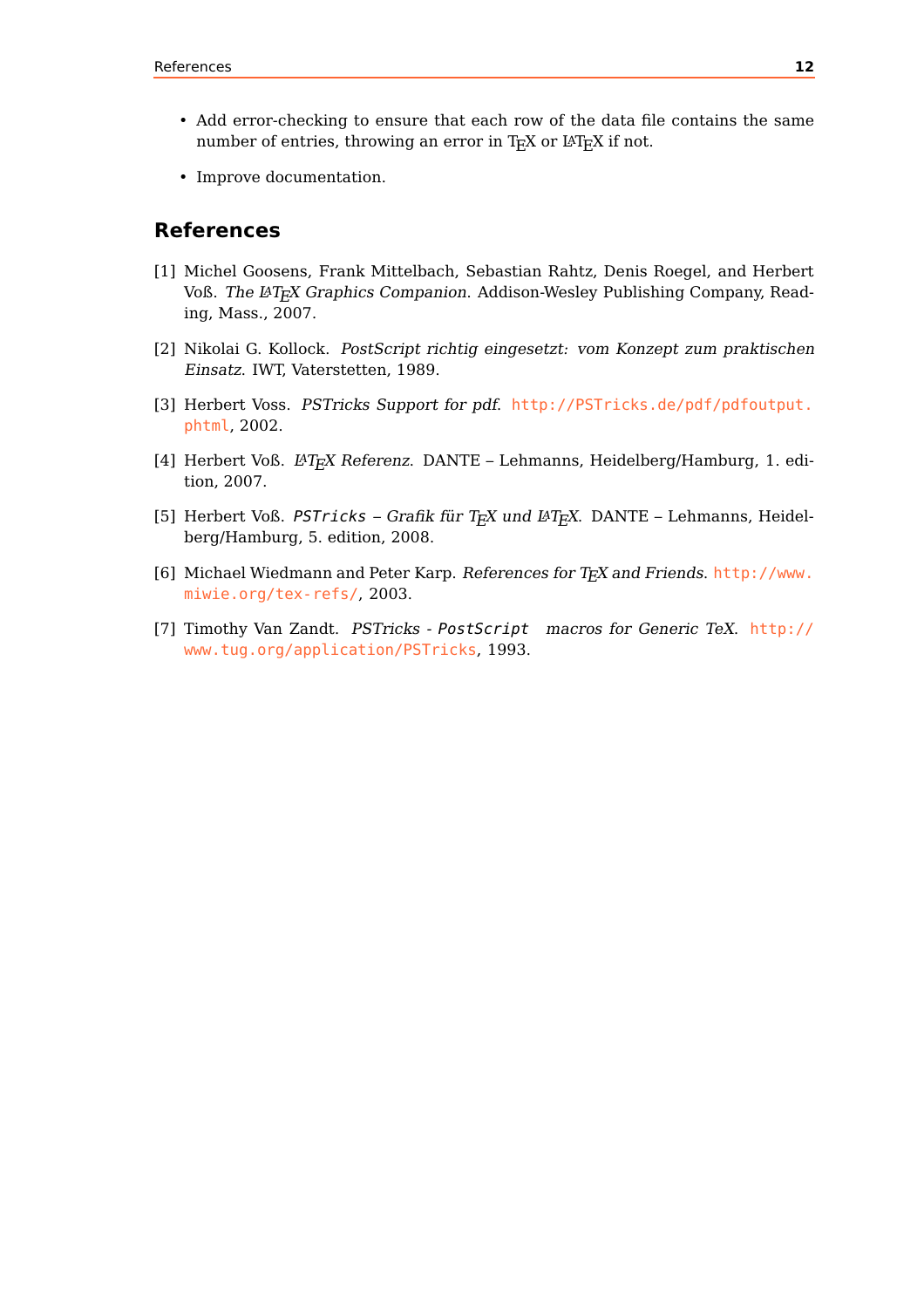# **Index**

# **B**

bar , [3](#page-2-0) barcolsep, <mark>[5](#page-4-1)</mark> bardiag , [3](#page-2-0) barlabelrot, <mark>[5](#page-4-1)</mark> barsep , [5](#page-4-1) barstyle , [5](#page-4-1) , [6](#page-5-2) black , [5](#page-4-1) block , [5](#page-4-1) , [7](#page-6-1) blue , [5](#page-4-1)

# **C**

chartstyle, [5](#page-4-1), [7](#page-6-1), [8](#page-7-2) cluster, [5](#page-4-1), [7](#page-6-1), [8](#page-7-2)

# **D**

darkgray , [5](#page-4-1)

# **F**

fillcolor , [6](#page-5-2) fillstyle, <mark>[6](#page-5-2)</mark> framearc , [6](#page-5-2)

# **G**

gnuplot, [3](#page-2-0) gray , [5](#page-4-1) green , [5](#page-4-1)

## **H**

header, [4](#page-3-0), [5](#page-4-1) histogr , [3](#page-2-0) horizontal , [5](#page-4-1)

# **K**

- Keyword – barcolsep, <mark>[5](#page-4-1)</mark> – barlabelrot , [5](#page-4-1) – barsep, [5](#page-4-1) – barstyle, [5](#page-4-1), [6](#page-5-2) – chartstyle, <mark>[5](#page-4-1)</mark>, [7](#page-6-1), [8](#page-7-2) – fillcolor, [6](#page-5-2) – fillstyle, [6](#page-5-2) – framearc, [6](#page-5-2) – header, [4](#page-3-0), [5](#page-4-1) – orientation , [5](#page-4-1)
- xunit, [8](#page-7-2)

# **L**

LaPrint, [3](#page-2-0) lightgray, <mark>[5](#page-4-1)</mark>

## **M**

- Macro – \newpsbarstyle, <mark>[5](#page-4-1)</mark>, [6](#page-5-2) – \par , [4](#page-3-0) – \psbarchart, <mark>[5](#page-4-1), [10](#page-9-0)</mark> – \psbarlabel,  $6\,$  $6\,$ – \psbarlabelsep , [6](#page-5-2) – \psbarscale,  $6\,$  $6\,$ – \psframe, [3](#page-2-0), [6](#page-5-2) – \psxunit, <mark>[5](#page-4-1)</mark> – \readpsbardata, <mark>[5](#page-4-1)</mark>
- \renewcommand\*, <mark>[6](#page-5-2)</mark> – \renewcommand\*, <mark>[6](#page-5-2)</mark> Matlab, [3](#page-2-0) mfpic , [3](#page-2-0)

#### **N**

\newpsbarstyle , [5](#page-4-1) , [6](#page-5-2)

# **O**

orientation, [5](#page-4-1)

# **P**

Package  $-$  bar,  $3$ – bardiag, [3](#page-2-0) – histogr, [3](#page-2-0) – mfpic , [3](#page-2-0) – psfrag, [3](#page-2-0) – pst-bar, [2](#page-1-0), [3](#page-2-0) – pst-plot,[4](#page-3-0) – pstricks, [2](#page-1-0), [3](#page-2-0), [6](#page-5-2) – pstricks-add, [6](#page-5-2) \par , [4](#page-3-0) \psbarchart , [5](#page-4-1) , [10](#page-9-0) \psbarlabel , [6](#page-5-2) \psbarlabelsep , [6](#page-5-2) \psbarscale , [6](#page-5-2) psfrag , [3](#page-2-0) \psframe , [3](#page-2-0) , [6](#page-5-2) pst-bar , [2](#page-1-0) , [3](#page-2-0)